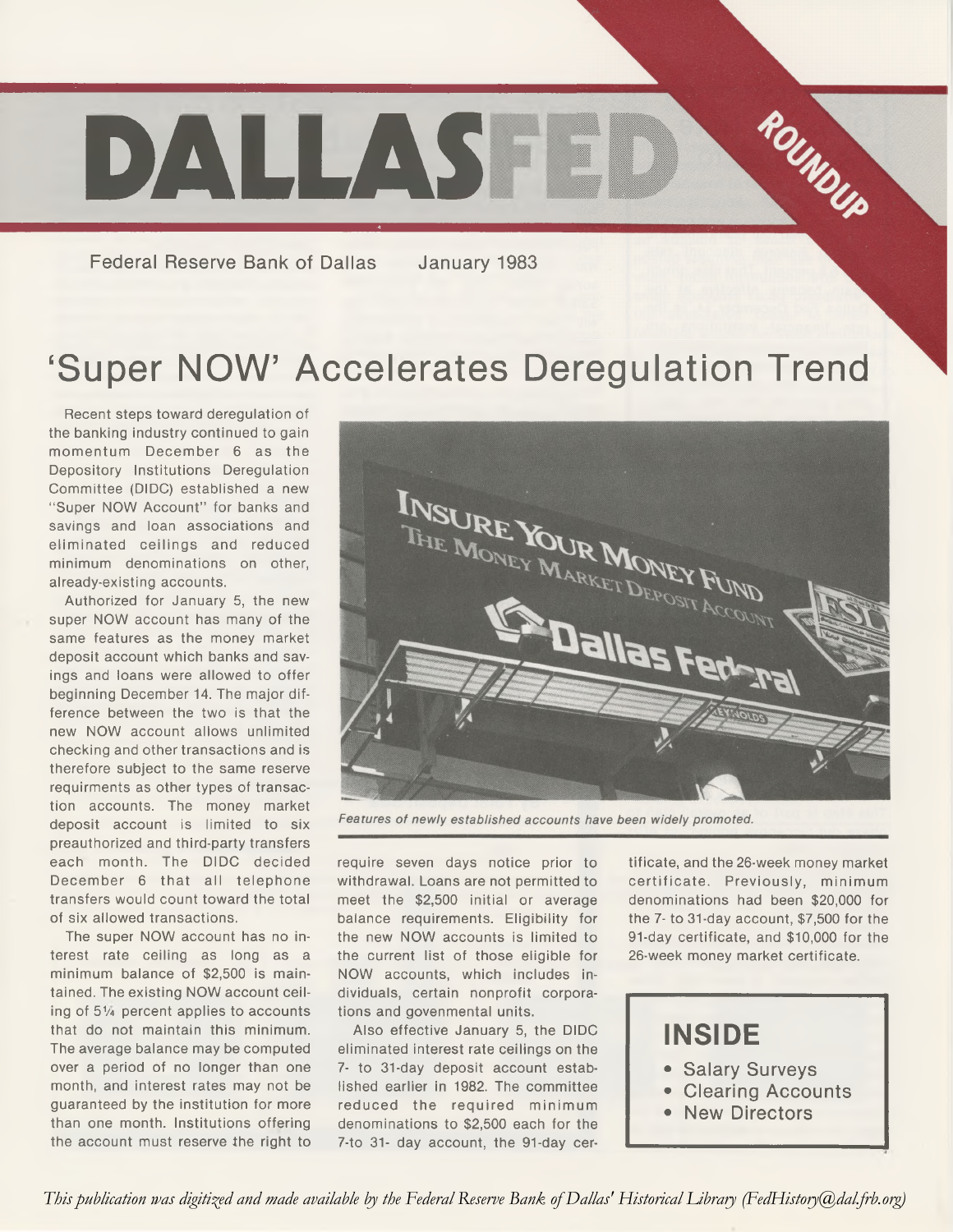### Discount Rate Continues to Decline

It had been four years since the Federal Reserve discount rate was 8.5 percent. That rate, which again became effective at the Dallas Fed December 14, is the rate financial institutions are charged for borrowing funds from Federal Reserve Banks. The reduction was the seventh halfpoint decrease this year, beginning with the July 20 lowering of the rate from 12 to 11.5 percent.

# ACH Prices Announced

The Federal Reserve Board recently announced a new fee schedule for the automated clearinghouse service which was effective December 30. The new prices announced are designed to recover 40 percent of current Fed costs plus a private sector adjustment factor which takes into account imputed taxes and financing costs which would have been incurred by a private firm. This step is part of an overall plan to phase out "incentive pricing" of ACH services by 1985.

The new prices include intra-ACH per-item charges of two cents for debits originated and four cents for credits received, and inter-ACH charges of 3.5 cents per item for debits originated and 5.5 cents per item for credits received. In New York, intra-ACH per-item charges are one cent for debits originated and two cents for credits received, and inter-ACH charges are 2.5 cents per item for debits originated and 3.5 cents per item for credits received. In addition, there is a night cycle surcharge of five cents per item at all ACH facilities for intra- and inter-ACH debits originated.

## 11th District Salary Survey Results Available for 1982

The average chief executive officer's salary was \$65,929 in 1982 for those banks who participated in the Dallas Fed's Officers' Salary Survey which was published in December. This survey, along with the Employees' Salary Survey, is published each year with both member and nonmember banks in the Eleventh Federal Reserve District given the chance to participate.

In addition to the chief executive officer position, the Officers' Salary Survey provides data on loan officers, trust officers, planning officers, controllers and branch managers among other official positions. The Employees' Salary Survey provides information on such positions as paying and receiving tellers, clerks, machine operators, bookkeepers, programmers, custodians, and other categories of tellers and secretaries.

The surveys provide information on the average, maximum and minimum salaries for 31 official positions and 28 employee positions. Compensation in addition to salaries is also reported. In addition to averages reported for all participating banks in the Eleventh

District, the information is compiled according to each of nine geographic areas and according to each of six deposit size categories.

The Officers' Salary Survey, for example, indicates an average chief executive officer's salary of \$65,929 across the Eleventh District in 1982, compared to \$55,270 reported for this position in the 1981 survey. Chief executive officers' salaries ranged from a minimum of \$12,000 to a maximum of \$325,000. Persons in these positions had an average 19 years of banking experience, with seven years in the chief executive position. These positions also included an average bonus of \$13,648, average profit sharing of \$6,273, average insurance benefits of \$2,485, and average retirement benefits of \$6,464. The average salaries of chief executive officers according to total deposit size of the bank are shown in a graph accompanying this article.

Additional copies of the 1982 Officers' Salary Survey and Employees' Salary Survey are available upon request to the Public Affairs Department.



#### **Chief Executive Officer Average Salaries By Total Deposit Size**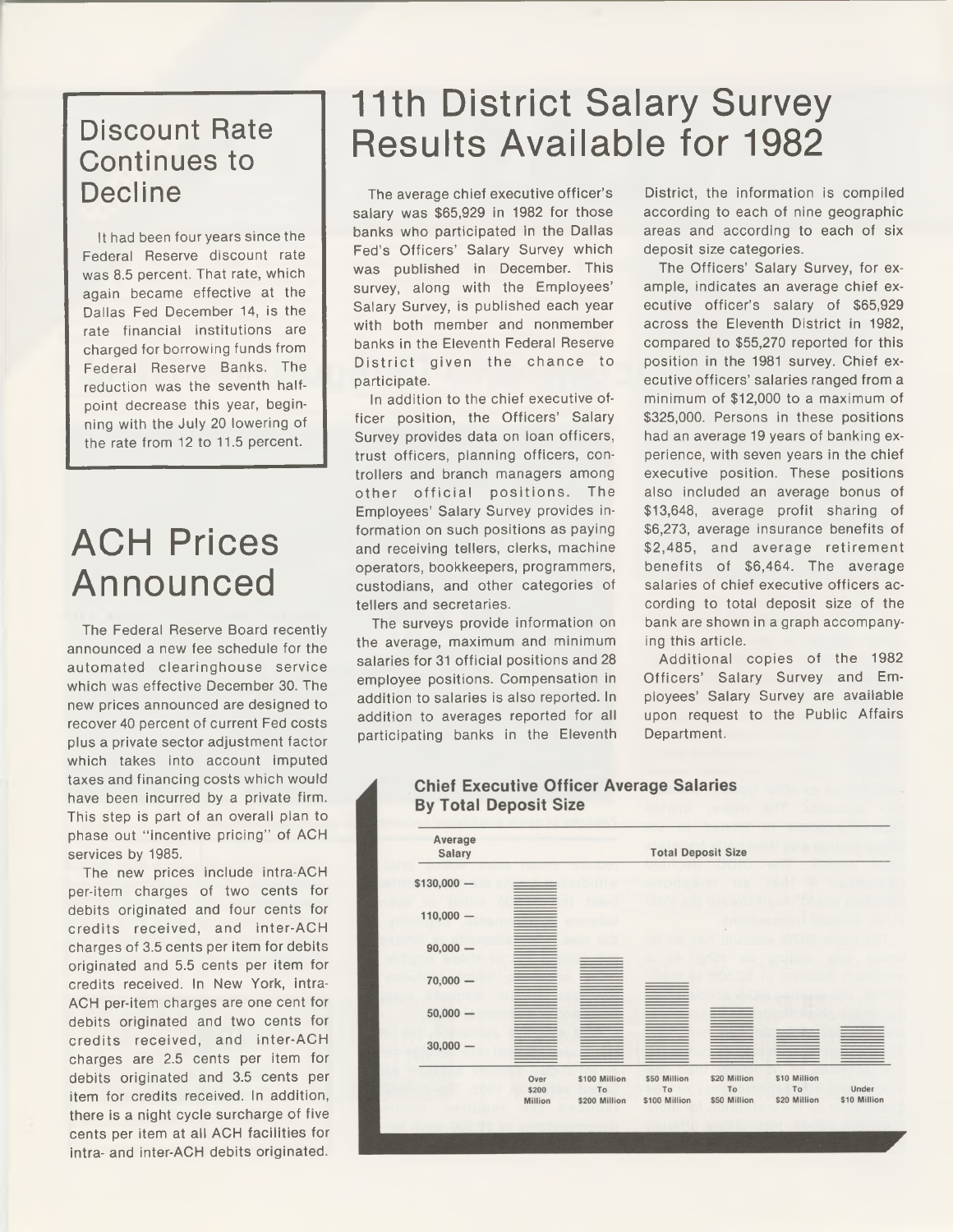## Clearing Accounts Allow Access to Services

7wo *changes regarding clearing accounts were announced recently by the Federal Reserve. The first permits any depository institution desiring a clearing account to have one. Procedures for offering the accounts had varied widely among Reserve Banks, with some allowing accounts only for institutions that have zero or small reserve balances and others allowing accounts for some larger banks as well.*

*The second change involves a revision designed to avoid penalty charges for deficiencies in a required clearing account. A penalty-free range has been established on either side of the required clearing balance. Any financial institution whose account falls within the specified limits will continue to receive earnings credits and will not incur penalties for deficiencies.*

Clearing accounts are established by financial institutions as a means of access to Federal Reserve services. These accounts are used by institutions who do not want service charges applied to their reserve accounts at the Fed or do not have sufficient reserve account balances for this purpose. The Federal Reserve System was authorized to establish clearing accounts for eligible institutions with the passage of the Monetary Control Act (MCA) of 1980 in conjunction with the initial pricing of Fed services. Currently, 79 financial institutions in the Eleventh District hold clearing accounts.

An institution may elect to settle the

credits and charges arising from its use of services in one of the following ways: (1) through its own account at a Reserve Bank which may consist of a reserve account and/or a clearing account; or (2) through prior arrangement of an account maintained by a correspondent at a Reserve Bank.

A clearing account can receive earnings credits if agreed to by both the Federal Reserve and the institution. These credits can only be used to offset charges an institution incurs in its use of Fed services. The rate of credit received is based on the weekly average Fed funds rate—the rate commercial banks charge each other for overnight use of funds in amounts of \$1 million or more—and is applied to the actual balance maintained or the established clearing balance, whichever is lower. If available earnings credits exceed the Federal Reserve charges incurred during a given month, unused credits will accumulate for use in later months. Credits are retained for a maximum of 52 weeks, and are applied against service charges on a first-in, first-out basis. If these credits are not used by the end of 52 weeks, they expire. Earnings credits are not transferrable among accounts.

Other than the earnings credit feature, a clearing account is similar to a reserve account. As a result of the

MCA, reserve requirements for many institutions were altered and some were required to hold zero or very small reserve balances. Because an institution's reserve account is also used as an account to which charges are posted resulting from use of Fed services, those institutions with zero or small accounts faced overdrafts and the associated costs. In order to facilitate access for these institutions to Federal Reserve services, the clearing account system was developed to cover charges resulting from the use of services.

If an institution has a reserve and a clearing account at the Federal Reserve, both accounts are administered as a single account. At the end of each weekly maintenance period, any balances held with the Fed will first be allocated to the clearing account requirement, and the remainder will apply to the required reserve balance. For example, if an institution holds an average total balance that is less than the required balance—clearing account plus required reserves—the institution is deficient in reserves. If the deficiency is greater than required reserves, the remaining amount is considered a deficient clearing balance. If the total balance exceeds the required balance, the institution is considered to be holding excess reserves.

#### **How a Clearing Account Works**

*A clearing account balance is negotiated between the Fed and the financial institution (1). Earnings credits are received at the weekly Fed funds rate on the actual or established balance, whichever is lower (2). Monthly service charges are applied to the account (3). Any unused credits may be accumulated up to one year (4).*